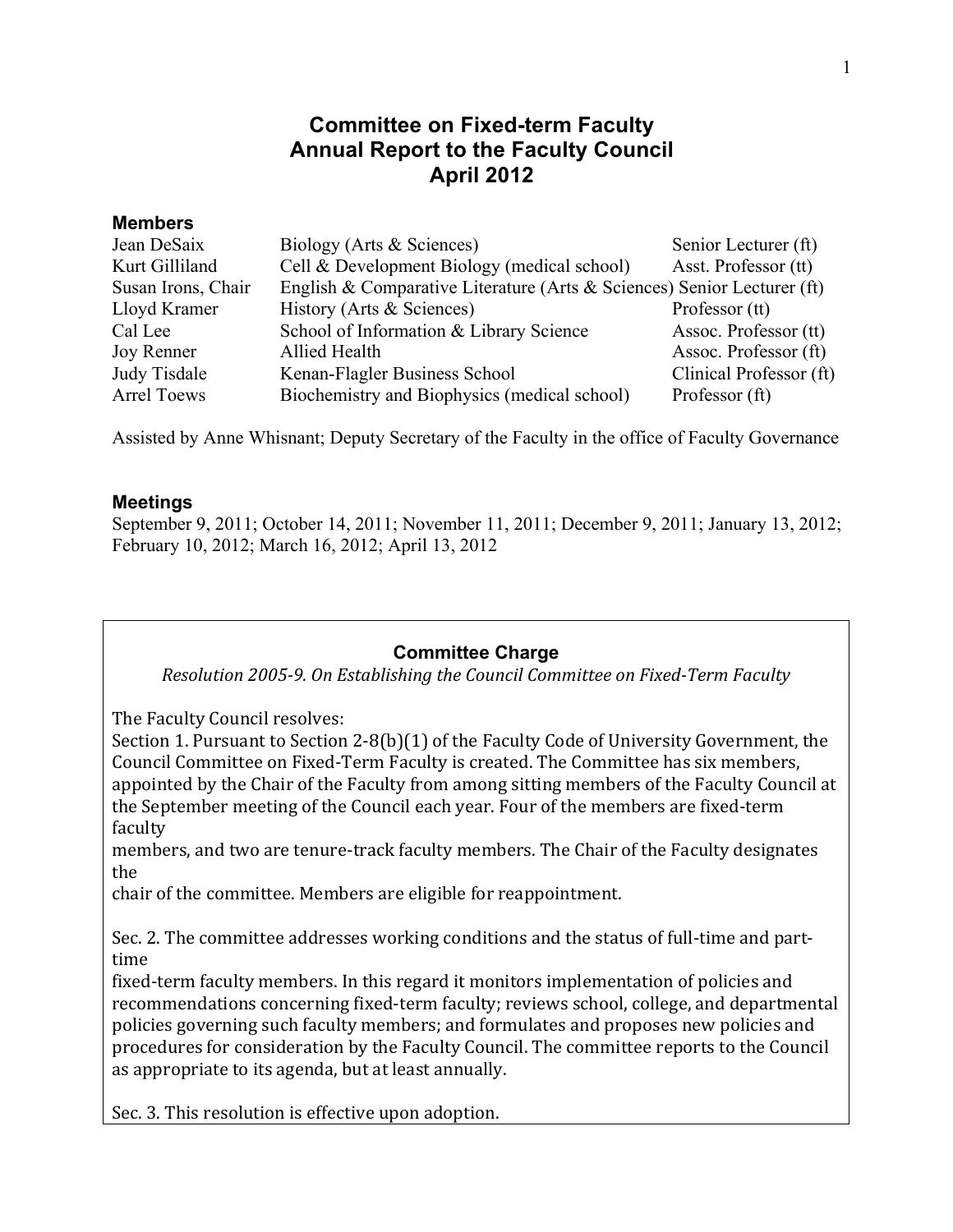## **Summary of Activities of the Committee 2011-2012**

At its first meeting in September, the Committee established a list of goals for the academic year. Appendix A provides a copy of this list. Because of the timeliness of responding to concerns raised in the April 2011 Faculty Council meeting about the title for the newly approved third-tier rank for fixed-term faculty in the College of Arts and Sciences, that task assumed priority.

### **Title of third-rank fixed-term faculty in College of Arts and Sciences**

With the College's goal of naming its first third-tier rank fixed-term faculty members with promotions effective July 1, 2012, the urgency of addressing this issue made it a top agenda item.

#### *Background of third-tier rank title in College of Arts and Sciences*

In April 2011, the Faculty Council endorsed the plan to seek Board of Trustee approval for a thirdtier rank for fixed-term faculty in the College of Arts and Sciences with the title "Master Lecturer" (see Resolution 2011-4). The third-tier rank builds upon the established ranks of Lecturer and Senior Lecturer. The Board of Trustees subsequently approved that request.

In November 2011, the Dean of the College sent each department a template for guidelines and procedures for promotion to the rank of Master Lecturer. Copies of these documents are available on the Sakai site of the Committee on Fixed-term Faculty. The Dean invited each department to modify the guidelines to reflect the expectations of its discipline or department; however, the Dean's Office had to approve all modifications. Departments were to submit those modification requests to the Dean's Office for approval by January 15, 2012 if the department planned to support a candidate for promotion as of July 1, 2012. Otherwise, the documents were due March 15, 2012. We expect the College's first third-tier rank fixed-term faculty members to be announced this spring.

### *Reaction to "Master Lecturer" title*

At the April 2011 Faculty Council meeting where the "Master Lecturer" title was first presented, several Council members objected to the title. As discussions continued throughout the subsequent year, it became clear that these objections were widely shared on campus, and no member of our committee now supports this title. "Master Lecturer" poses multiple problems, and our concerns coalesce around these points:

- Gender bias of the title
- Associations with title historically representing oppression
- Question of whether "master" implies a higher rank than the current second-tier title of "senior" lecturer
- Question of whether the title conveys status of the rank to other institutions
- Absence of academic title "professor" within the title for a rank of high achievement

### *Process for considering alternative titles*

We knew, anecdotally, that the committee developing the proposal for the third-tier rank had spent extensive time seeking an appropriate title. They had great difficulty coming to consensus, but chose Master Lecturer to move forward with the creation of the rank. Based on this perception,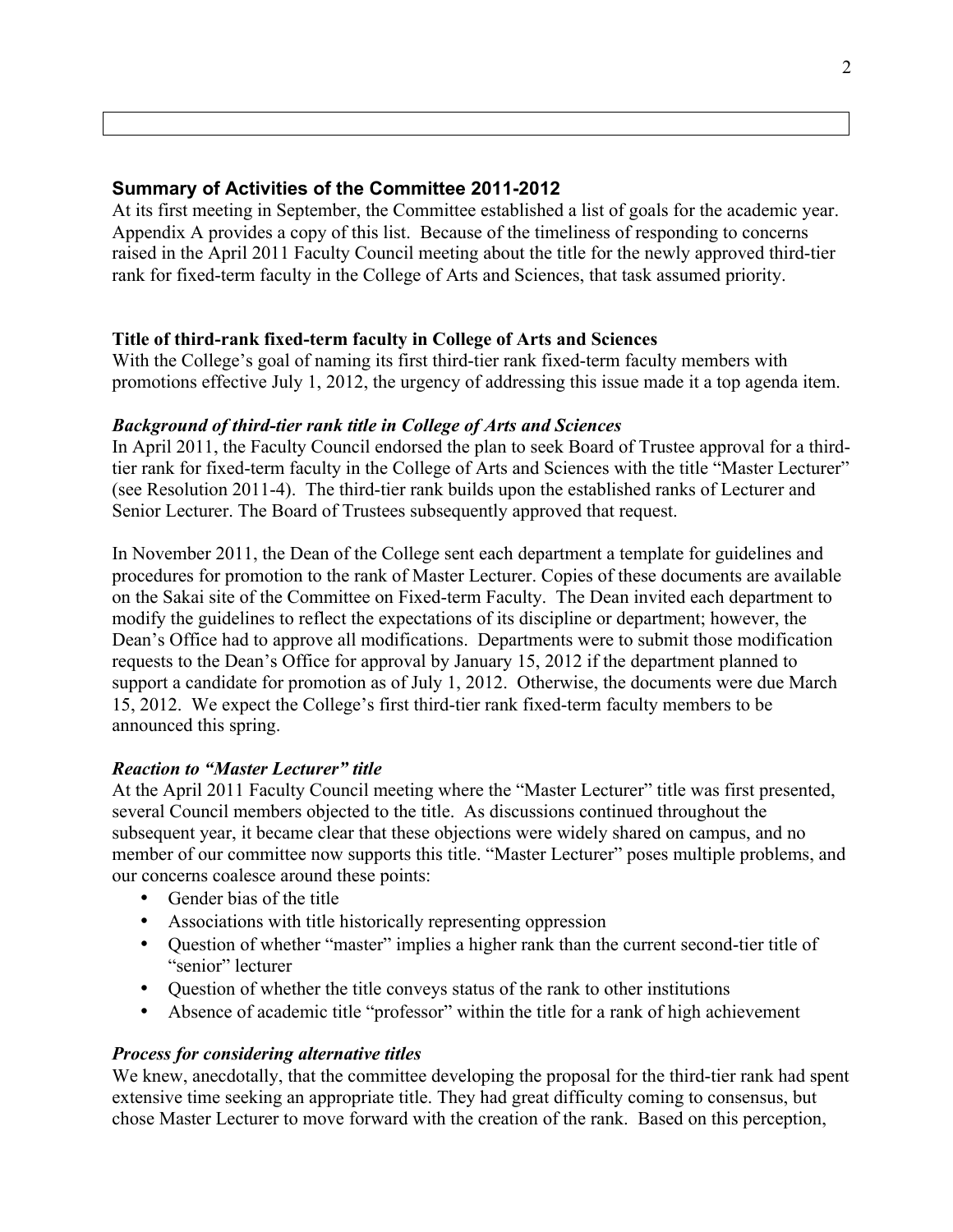we knew two things: the Master Lecturer title did not have a ringing endorsement and that finding another option would be challenging.

First, we established criteria for a successful title:

- Will indicate a rank of distinguished accomplishment in the areas of teaching and service to our University
- Will clearly indicate a ranking higher than Senior Lecturer
- Will have clear "coding" within the larger academic community and to other institutions

Next, the Committee researched and discussed extensively alternative titles to propose.

- We sought information about what our peer institutions are doing. To review our findings in chart format to facilitate comparisons, go to the Committee Sakai site.
- We considered "named lectureships," such as Horace Williams Lecturer, until we learned that money must accompany a named title.
- We sought perspectives from units across the University, which were well represented on our Committee. In many schools on campus, such as the medical school, dental school, and business school, the title for fixed-term faculty includes the word "professor." So, for example, a fixed-term faculty member may be a "clinical professor" or a "research professor." Many of our colleagues in those schools support the idea of some uniformity across campus and believe that lecturers in the college, as they move up the ranks, should receive a title that includes the word "professor," such as Teaching Professor.

Much discussion centered on Teaching Professor; the discussion reflected both support and reservations. Historically in the Arts and Sciences at UNC-Chapel Hill, the title "professor" has primarily been used in titles denoting tenure-track positions. Furthermore, some contend that the modifier "Teaching" suggests that other professors do not teach. However, the title "Research Professor" (which is presently used in the College) is analogous, and it does not appear to raise similar concerns. Many felt that someone who reaches the distinguished achievement demanded for the third-tier rank merits the term "professor." In addition, others argue it would help the University move to more consistency among schools and give clear signals about the rank to other Universities.

### *Proposal and response*

After thorough discussion, the committee unanimously recommended two options to the Provost: 1) Distinguished Lecturer or 2) Senior Lecturer with Distinction, in that order of preference. Appendix B provides a copy of the proposal to the Provost dated April 2, 2012. Susan Irons, committee chair, and Jan Boxill, Chair of the Faculty, met with Provost Bruce Carney and Bill Andrews, Associate Dean of the College of Arts & Sciences on April 5 to discuss the proposal.

In that meeting, the Provost explained why "Distinguished Lecturer" is not an option. "Distinguished Professor" functions almost as a fourth-tier tenure-track rank, and those with that title often draw part of their funding from private sources. He pointed out the advisability of saving "Distinguished Lecturer" (or another title using "Distinguished") for a possible similar use with the fixed-term rank in the future.

In response to the Committee's request to reconsider the "Master Lecturer" title, the Provost will ask College Dean Karen Gil to obtain the following information through the department chairs: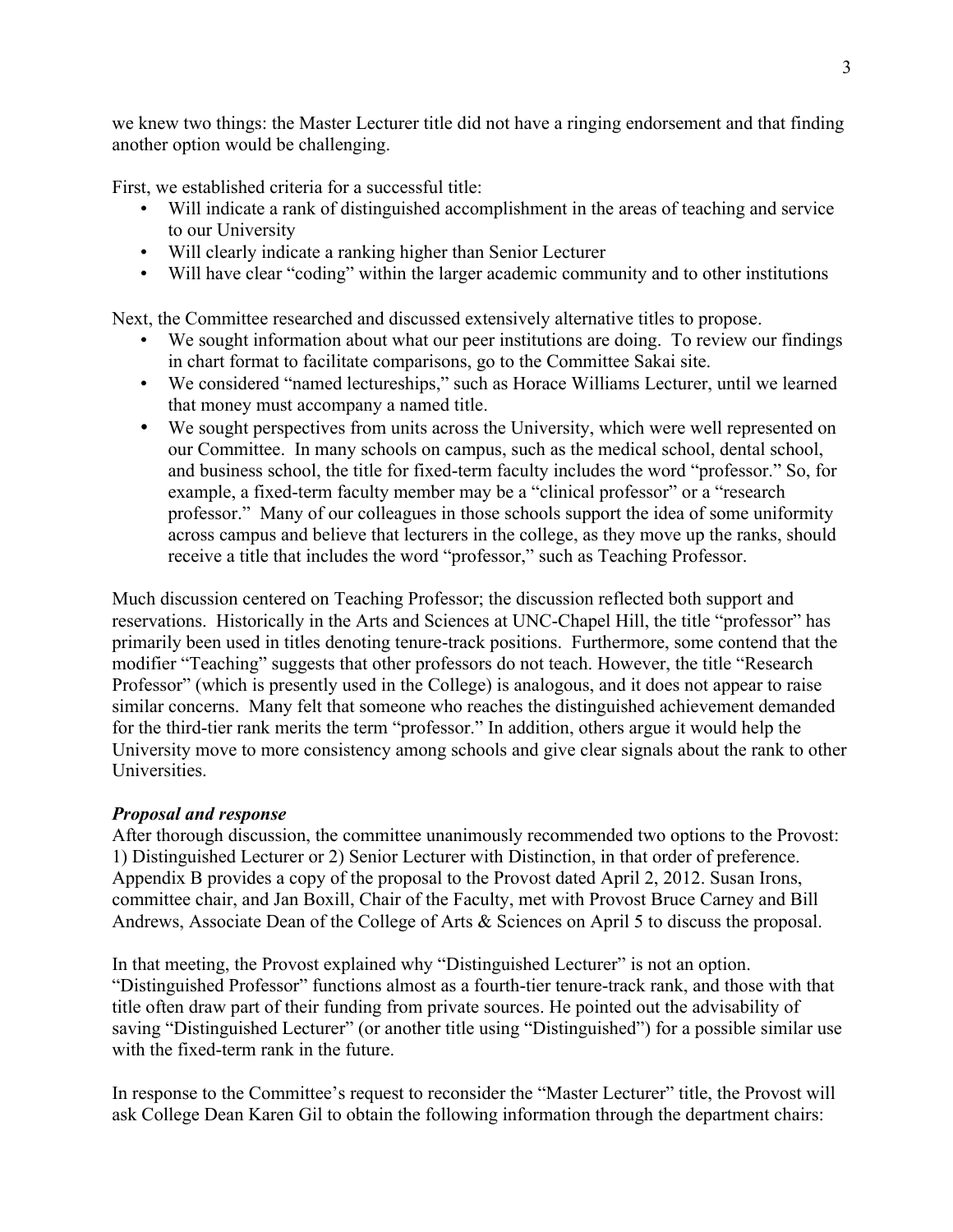- What is the response among faculty to the current title "Master Lecturer"?
- What other options would the faculty find appropriate for this rank? The Dean may choose to "float" a couple of specific options for response.

## *Next steps*

The Committee hopes that the Dean's assessment process will move quickly because the new third-tier faculty members will be promoted July 1, 2012. We also encourage all faculty members in the College of Arts and Sciences to share their opinions with their Chair. For those outside of the College who wish to express opinions, please contact one of the Committee members. We will collate responses and share with the Dean of the College and the Provost.

### **Other Committee Activities**

While the Committee focused primarily on the title issue, it also addressed other topics on its "goals" list concerning fixed-term faculty. Here are the outcomes.

## *Goals met*

- Support reconsideration of "Master Lecturer" title for the new third-tier rank in Arts and **Sciences**
- Track closely the development of the Master Lecturer rank in Arts and Sciences
- Track promotions to Senior Lecturer in Arts and Sciences
- Questioned fixed-term faculty ineligibility for IAH's Leadership Program. In September, the criteria stipulated tenure-track faculty only. However, IAH has revised criteria to include fixed-term faculty.

## *Goals ongoing*

- Consider the question of how to encourage "best practices" for promotion of fixed-term faculty across the University
- Investigate the role of outside letters ("external letters") in HR promotion criteria for professional schools' fixed-term faculty
- Revisit the results of the spring 2011 survey conducted by the Committee

### *Pending updated budget information*

• Investigate and form recommendations on length of contract terms for people who have worked effectively in a position and achieved seniority

### **Conclusion**

In April of 2011, the Faculty Council endorsed the plan to seek Board of Trustee approval for a third-tier rank for fixed-term faculty in the College of Arts and Sciences with the title "Master Lecturer" (see Resolution 2011-4). The Board of Trustees created the rank, which builds upon the established ranks of Lecturer and Senior Lecturer. The first faculty members promoted to that new rank will be announced this spring. The Committee celebrates Carolina's leadership role among Universities in creating a professional track among fixed-term faculty. However, the third-tier rank merits a title that reflects the distinguished and extraordinary teaching and service required for that achievement—and that reflects our University's values.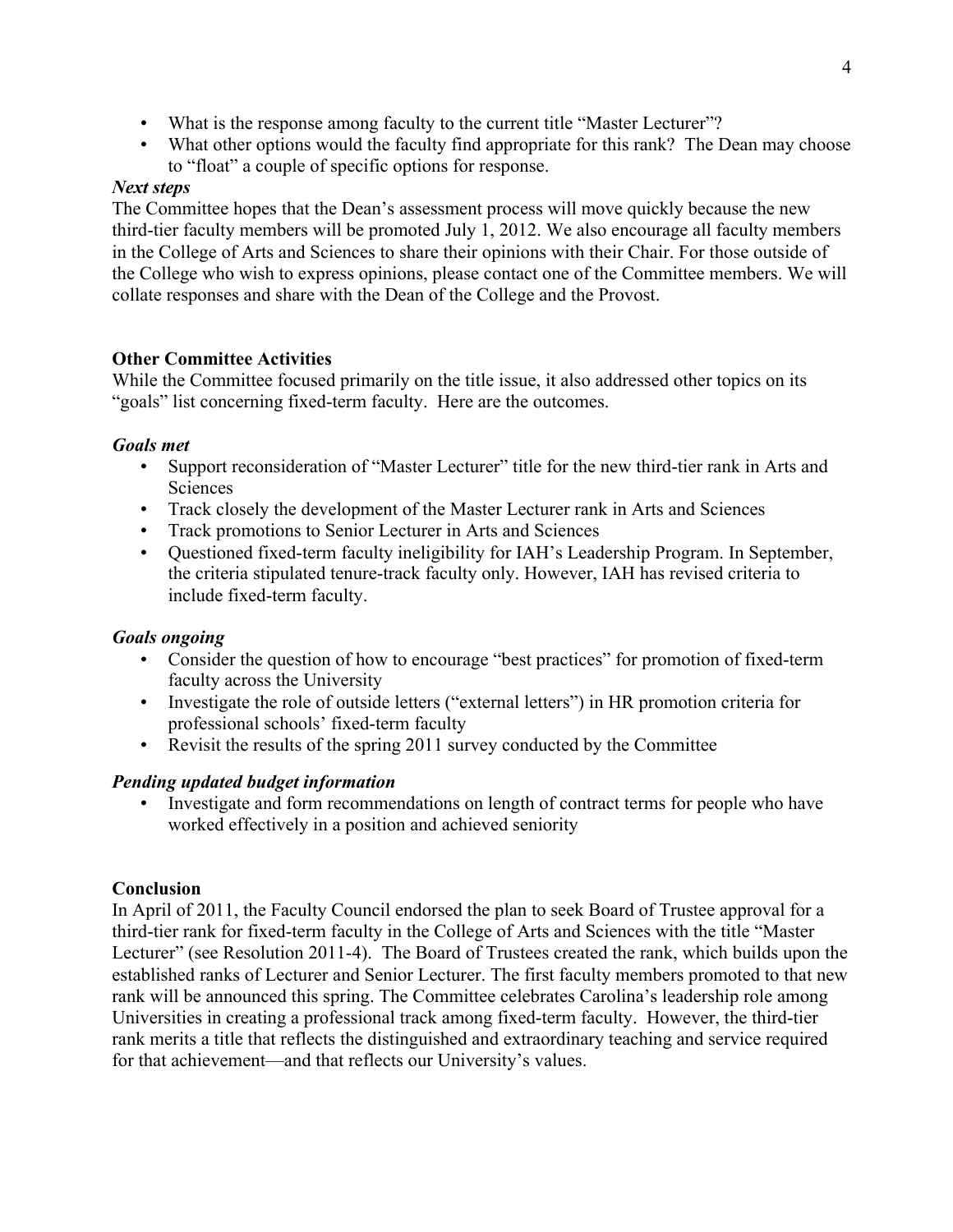The Committee will continue to monitor policies affecting fixed-term faculty across the University and will continue to research and encourage "best practices" for all fixed-term faculty at the University of North Carolina at Chapel Hill.

# **Appendix A: Committee Goals for 2011-2012 (from September 9, 2011 meeting)**

- Revisit the Spring 2010 survey results.
- Track closely the development of the Master Lecturer rank in Arts & Sciences.
- Support reconsideration of "Master Lecturer" title for the new third-tier rank in Arts & Sciences. Other titles mentioned in the meeting were University Professor, Professor of the Practice, and Teaching Associate. Many are unhappy with the gender bias of the current proposed title; therefore, the committee should help to keep the conversation going about the best title option.
- Investigate and form recommendations on length of contract terms for people who have worked effectively in a position and achieved seniority (and who do not receive longer contracts automatically with a promotion). One-year contracts for fixed-term faculty have become the "norm" since the budget crisis began. The committee should seek further information from Provost.
- Investigate role of outside letters or "external letters" (implied "academic" recommenders) in HR promotion criteria for professional schools fixed-term faculty. Is an "academic" recommendation always available, and is it always the most effective recommendation for all positions, for example positions focused on engaged scholarship. Find out Provost's perspective on this issue.
- Obtain report on "to-date" promotions to Senior Lecturer in Arts & Sciences. If possible, assess how departments are interpreting the criteria and if the continuity across departments is in a reasonable range.
- Consider question of how to encourage "best practices" for promotion of fixed-term faculty across the University. Is some consistency of criteria possible? Reasonable? How might this question relate to different position names used for fixed-term faculty across campus? (Committee members reiterated that titling in the School of Medicine is not a problem.)
- Track development of titling issues in new online programs in the University.
- Continue discussion of "Lecturer" title in Arts & Sciences. Committee members noted concerns about the perceived implications of the title in letters of recommendations for students and how other universities and other schools on our own campus perceive the rank as identified by that title. For example, "Lecturer" has very different connotations in the School of Medicine.
- Raise question again about fixed-term faculty eligibility for IAH's Leadership Program. Currently the criteria stipulates tenured-track faculty only. If necessary, write an appeal to the Director to outline and substantiate concerns.
- Explore how SACS (Southern Association of Colleges and Universities) accreditation might relate to some of fixed-term faculty issues and titling.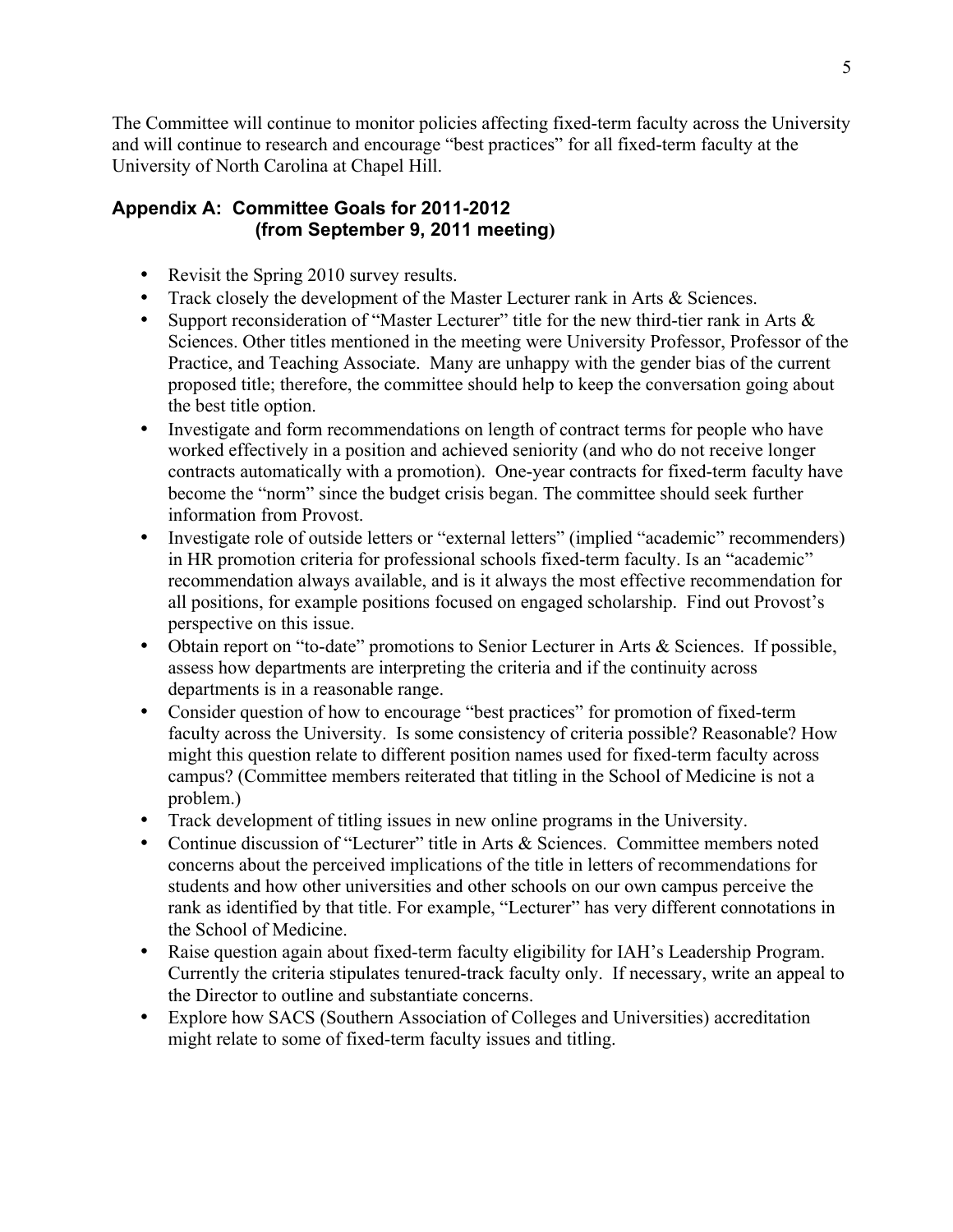#### **Appendix B: Proposal to Provost**

| TO:             | Dr. Bruce Carney<br>Provost                     |
|-----------------|-------------------------------------------------|
| <b>FROM:</b>    | Faculty Council Committee on Fixed-term Faculty |
| <b>SUBJECT:</b> | Proposal to replace "Master Lecturer" title     |
| DATE:           | April 3, 2012                                   |

The Faculty Council Committee on Fixed-term Faculty looks forward to the naming of the first third-tier rank of fixed-term faculty members in the College of Arts and Sciences this spring. Carolina is taking a leading role in shaping the progression, criteria, and titles for a ranked system for fixed-term faculty. Because titles convey values and shape perceptions, we propose replacing the title "Master Lecturer" with another option. We urge you to consider our proposed alternatives.

The current assigned "Master Lecturer" title poses multiple problems and meets with widespread resistance on campus. No member of our committee supports this title. Furthermore, you will recall the spontaneous objections raised in the April 2011 Faculty Council meeting when the title was presented. Our concerns coalesce around these points:

- Gender bias of the title
- Associations with title historically representing oppression
- Question whether "master" implies a higher rank than the current second-tier title of "senior" lecturer
- Question whether the title conveys status of the rank to other institutions
- Absence of academic title "professor" within the title

Therefore, instead of "Master Lecturer," we offer two alternatives, each receiving the full support of all committee members. We offer them in ranked order of preference.

1. **Distinguished Lecturer.** This title for the third-tier rank clearly signifies the level of accomplishment for the individual as one who has demonstrated an exceptional level of commitment to advancing the quality of teaching here at UNC and in a discipline.

Within the title of Distinguished Lecturer, we also see a development opportunity for named Distinguished Lecturer positions. These titles would be clearly different and separate from our existing named faculty positions because those are Distinguished "Professor," and this would be Distinguished "Lecturer." Alumni who have been inspired and motivated by fixed-term faculty, who have benefitted from their teaching and expertise, will have an opportunity to honor that experience through a named lectureship.

Furthermore, the title follows the model of other faculty titles—a noun with one modifier—Senior Lecturer, Assistant Professor, etc.

2. **Senior Lecturer with Distinction.** This title clearly conveys merit beyond the title of Senior Lecturer without carrying negative cultural or historical connotations.

Our committee, representing both tenure-track and fixed-term faculty from across campus, has pursued a thoughtful and thorough process to arrive at this proposal. We ask you to adopt one of our proposed alternatives